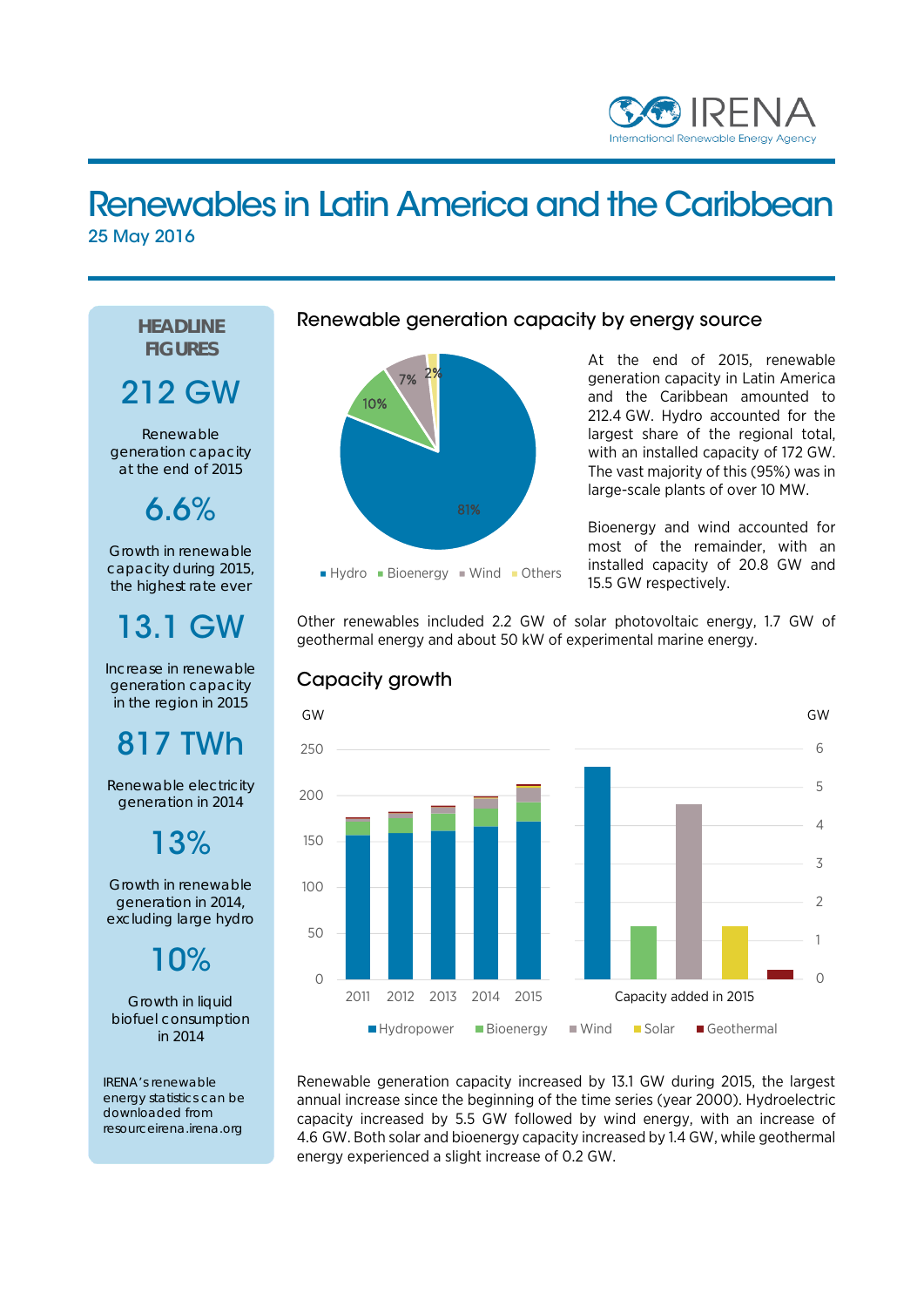In relative terms, renewable generation capacity increased by 6.6% in 2015. Solar photovoltaic capacity increased the most (+166%), followed by wind energy (+42%) and geothermal energy (+17%). Bioenergy and hydroelectricity capacity increased by 7% and 3% respectively.

Overall, renewable generation capacity has increased by about one-quarter over the last five years (+40 MW), with most of this growth coming from new hydropower and wind energy installations. This increase is about the same as over the previous decade (2000 - 2010), indicating that capacity is now expanding at faster rate.



#### Renewable electricity generation

Renewable electricity generation in the region amounted to 817 TWh in 2014, with the majority of this coming from hydroelectricity (720 TWh). Bioenergy is the second largest source of renewable electricity (61 TWh), with most of this coming from sugar mills and the forest processing industries. Wind energy accounted for 25 TWh of electricity generation, followed by geothermal and solar energy (10 TWh and 1.5 TWh respectively).



Over the long-term, renewable electricity generation has increased by about one-third since 2000. Hydroelectricity generation has declined in recent years, but this has been offset by growth in electricity generation from other renewables, resulting in a similar level of total renewable generation in the last four years. Excluding large hydro, electricity generation from these other sources increased by 13% in 2014.

The diversity of renewables used to generate electricity has also increased between 2000 and 2014. In 2000, hydroelectricity accounted for 97% of total generation, but by 2014 its share had fallen to 88%. Over the same period, the share of bioenergy increased from 1.4% to 7.4% and wind energy, which was almost absent in 2000, has increased to account for 3% of renewable electricity generation in 2014. Solar and geothermal energy only accounted for 1.4% of generation in 2014, but production of solar energy has doubled every year since 2010.